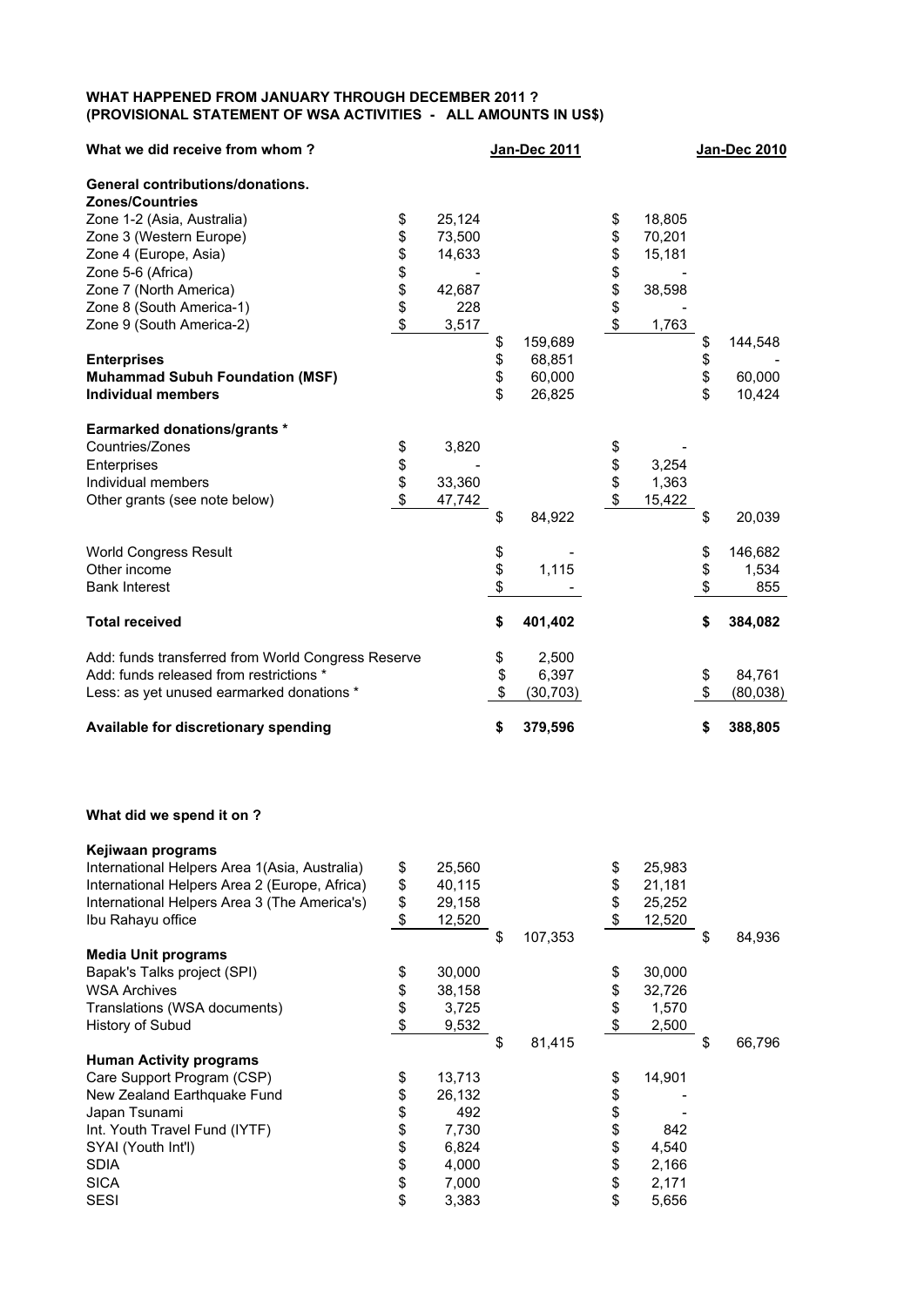| <b>SIHA</b><br>Grants to Zones<br><b>External Relations</b><br><b>WSHPP</b><br><b>YES Quest</b> |                                                                                                                                                                                                                                                                                                                                                                                                           | \$<br>\$<br>\$<br>\$<br>\$         | 1,000<br>8,719<br>2,778<br>2,637<br>7,000                             |                                                                                |                                                                               | \$<br>\$<br>\$<br>\$             | 37,796<br>5,881<br>1,218                                           |                |                  |
|-------------------------------------------------------------------------------------------------|-----------------------------------------------------------------------------------------------------------------------------------------------------------------------------------------------------------------------------------------------------------------------------------------------------------------------------------------------------------------------------------------------------------|------------------------------------|-----------------------------------------------------------------------|--------------------------------------------------------------------------------|-------------------------------------------------------------------------------|----------------------------------|--------------------------------------------------------------------|----------------|------------------|
|                                                                                                 |                                                                                                                                                                                                                                                                                                                                                                                                           |                                    |                                                                       | \$                                                                             | 91,408                                                                        |                                  |                                                                    | \$             | 75,171           |
|                                                                                                 | <b>Total program expenses</b>                                                                                                                                                                                                                                                                                                                                                                             |                                    |                                                                       | \$                                                                             | 280,176                                                                       |                                  |                                                                    | \$             | 226,903          |
|                                                                                                 | <b>Supporting services</b><br>WSC meeting/Gatherings                                                                                                                                                                                                                                                                                                                                                      |                                    |                                                                       | \$                                                                             | 16,705                                                                        |                                  |                                                                    | \$             | 10,734           |
| Zone 5-6 (Africa)                                                                               | <b>WSA Chair Remuneration</b><br><b>WSA Chair/Deputy Chair Expenses</b><br>Zone 1-2 (Asia, Australia)<br>Zone 3 (Western Europe)<br>Zone 4 (Europe-Asia)<br>Zone 7 (North America)<br>Zone 8 (South America-1)<br>Zone 9 (South America-2)                                                                                                                                                                | \$<br>\$<br>\$<br>\$\$\$\$\$<br>\$ | 8,667<br>12,650<br>1,416<br>2,117<br>3,262<br>2,392<br>2,788<br>3,813 |                                                                                |                                                                               | \$<br>\$<br>\$<br>\$\$\$\$\$\$\$ | 17,333<br>10,717<br>1,806<br>651<br>500<br>1,828<br>2,579<br>2,224 |                |                  |
| <b>WSA Executive:</b><br>Remunerations<br><b>Bank charges</b><br>Legal fees<br>Various          | Travel, accomodation<br>Office/Communications                                                                                                                                                                                                                                                                                                                                                             | \$<br>\$<br>\$<br>\$<br>\$<br>\$   | 61,720<br>12,098<br>8,073<br>3,977<br>21,173                          | \$<br>\$                                                                       | 37,105<br>107,041                                                             | \$<br>\$<br>\$\$<br>\$           | 49,796<br>7,048<br>9,446<br>4,796<br>11,938<br>73                  | \$<br>\$       | 37,638<br>83,097 |
| Pensions                                                                                        |                                                                                                                                                                                                                                                                                                                                                                                                           |                                    |                                                                       |                                                                                | 16,480                                                                        |                                  |                                                                    |                | 16,000           |
| Currency differences<br>Audit                                                                   |                                                                                                                                                                                                                                                                                                                                                                                                           |                                    |                                                                       | \$<br>\$<br>\$                                                                 | 9,120<br>4,500                                                                |                                  |                                                                    | \$<br>\$<br>\$ | 18,019<br>6,000  |
|                                                                                                 | <b>Total supporting services</b>                                                                                                                                                                                                                                                                                                                                                                          |                                    |                                                                       | \$                                                                             | 190,951                                                                       |                                  |                                                                    | \$             | 171,488          |
|                                                                                                 | <b>World Congress preparation</b>                                                                                                                                                                                                                                                                                                                                                                         |                                    |                                                                       | \$                                                                             | 2,500                                                                         |                                  |                                                                    | \$             |                  |
| <b>Total expenses</b>                                                                           |                                                                                                                                                                                                                                                                                                                                                                                                           |                                    |                                                                       | \$                                                                             | 473,627                                                                       |                                  |                                                                    | \$             | 398,391          |
| Surplus / (Shortfall)                                                                           |                                                                                                                                                                                                                                                                                                                                                                                                           |                                    |                                                                       | \$                                                                             | (94, 031)                                                                     |                                  |                                                                    | \$             | (9,586)          |
|                                                                                                 | Transfer from available unrestricted funds                                                                                                                                                                                                                                                                                                                                                                |                                    |                                                                       | \$                                                                             | 94,031                                                                        |                                  |                                                                    | \$             |                  |
| Key:<br>SYAI                                                                                    | <b>Note: Income Other Grants</b><br>MSF - Grant for Forums (External Relations)<br>SD Norge - New Zealand Earthquake Fund<br>Subud France - New Zealand Earthquake Fund<br>GHFP - Grant for YES Quest<br>MSF - Grant to transfer IYTF Fund balance<br>Yarralumla Foundation - Grant for SIHA<br>GHFP - Grant for Nigeria Congress<br>GHFP - Grant for Chair remuneration<br><b>Subud Youth Activities</b> |                                    |                                                                       | \$<br>\$<br>\$<br>\$<br>\$<br>\$<br>\$<br>$\overline{\boldsymbol{\mathsf{s}}}$ | 4,000<br>1,061<br>497<br>7,000<br>22,689<br>1,031<br>2,797<br>8,667<br>47,742 |                                  |                                                                    |                |                  |
| <b>SDIA</b><br><b>SICA</b><br><b>SESI</b><br><b>SIHA</b><br>SPI<br><b>WSHPP</b>                 | Susila Dharma International Association<br>Subud International Cultural Association<br>Subud Enterprise Services International<br>Subud International Health Association<br>Subud Publications International<br>Wisma Subud Heritage Protection Project                                                                                                                                                   |                                    |                                                                       |                                                                                |                                                                               |                                  |                                                                    |                |                  |

IYTF International Youth Travel Fund